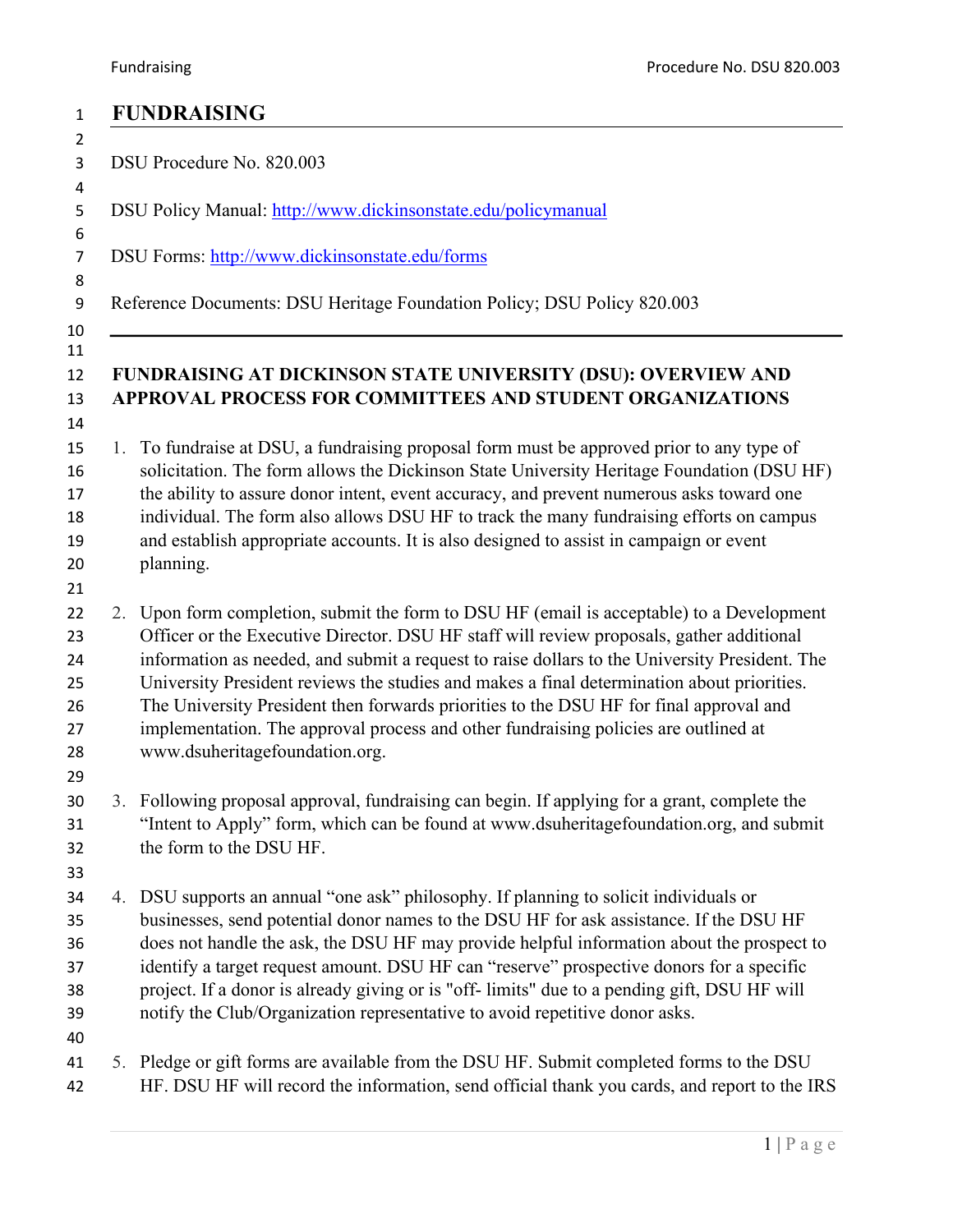- as needed. When a gift appears complex or complicated, (e.g., stock, real estate, or insurance policy), contact the DSU HF for guidance and assistance.
- 
- 6. It is important to collaborate and communicate regularly with the DSU HF throughout the fundraising process. DSU is perceived as one University from the outside, even though there are multiple programs and projects running at the same time.
- 

### **Event Details**

 1. Establish Budget prior to event, preferably in January, to assure total communication of all events associated with DSU and assure no overlap of events. The separate budget must be completed for each individual event. The DSU HF will then develop a separate FUND ID for each event to track all dollars into and out of the account.

 2. List any and all licenses, either state or local, needed to properly run each event. The DSU HF will apply for the license, establish the proper gaming accounts, and follow all local and state guidelines associated with the license. The DSU HF will also relay all rules and regulations that MUST be followed associated with the license and the use of the license.

 3. Many fundraising events have prize expenses that need to be paid before or after the event, such as auction items, gift cards, 50/50 winners, raffles, etc. This is part of the planning stage. The DSU HF will pay expenses that are approved by the committee associated with the event. If cash is needed for an event, such as a golf tournament or on-site raffle, the committee or organization must request the amount of cash needed, the purpose of the cash, and sign for responsibility of the cash. The party is then responsible to return the cash with a description of purpose, as well as proper accounting of the cash and receipts. If items are requested to be purchased for an event, the DSU HF will be able to provide a check upon invoice or pay with a credit card. We ask all committees for an organization plan for all events.

 4. When an event has concluded, the committee or organization will return all dollars to the DSU HF. Any checks should be made out to the committee or organization or the DSU HF. Please complete the memo line of all checks to reflect the event the check was from to assure donor intent. A completed Event Allotment form must be completed when delivering all dollars back to the DSU HF. This form will indicate what accounts the dollars will be placed into, such as: Unrestricted, Temporarily Restricted, or Restricted. The FUND ID will be placed on the form and signature of the DSU HF representative and the committee or organization representative. This form will be kept on file to assure dollars are placed in the appropriate accounts.

### **DSU FUNDRAISING/EVENT PROPOSAL FORM ATTACHED**

- 
- **Procedure History**
- Approved/Adopted by President Cabinet 02/24/2022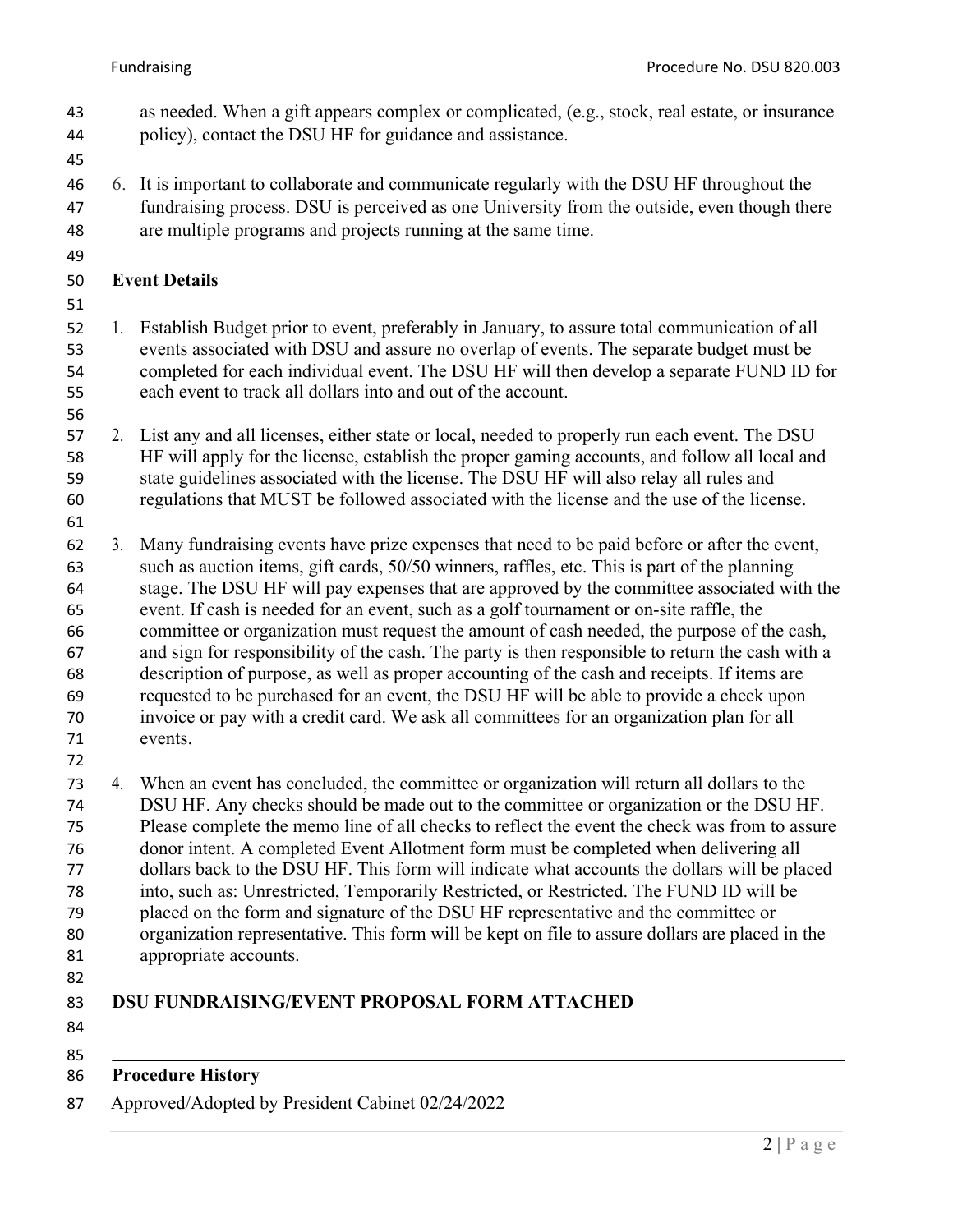

# **DICKINSON STATE UNIVERSITY**

## **DSU Fundraising/Event Proposal Form**

|                                                 | Before you start fundraising, please complete this form, and return it to the Office of University<br>Advancement. If you have any questions, please contact the office at 701-483-2486 or email<br>Ty.Orton@dickinsonstate.edu. |  |  |  |  |  |
|-------------------------------------------------|----------------------------------------------------------------------------------------------------------------------------------------------------------------------------------------------------------------------------------|--|--|--|--|--|
|                                                 |                                                                                                                                                                                                                                  |  |  |  |  |  |
|                                                 | Name and the state of the state of the state of the state of the state of the state of the state of the state of the state of the state of the state of the state of the state of the state of the state of the state of the s   |  |  |  |  |  |
|                                                 |                                                                                                                                                                                                                                  |  |  |  |  |  |
|                                                 |                                                                                                                                                                                                                                  |  |  |  |  |  |
|                                                 |                                                                                                                                                                                                                                  |  |  |  |  |  |
|                                                 |                                                                                                                                                                                                                                  |  |  |  |  |  |
|                                                 | 2. Do you have an account with DSU Heritage Foundation?                                                                                                                                                                          |  |  |  |  |  |
|                                                 | No Yes Name:                                                                                                                                                                                                                     |  |  |  |  |  |
| 3. Is this an ongoing/annual one-time campaign? |                                                                                                                                                                                                                                  |  |  |  |  |  |
|                                                 | ongoing/annual one-time                                                                                                                                                                                                          |  |  |  |  |  |
| $\mathbf{4}$ .                                  | What offices or organizations (on or off-campus) are involved/working on this project?                                                                                                                                           |  |  |  |  |  |
|                                                 |                                                                                                                                                                                                                                  |  |  |  |  |  |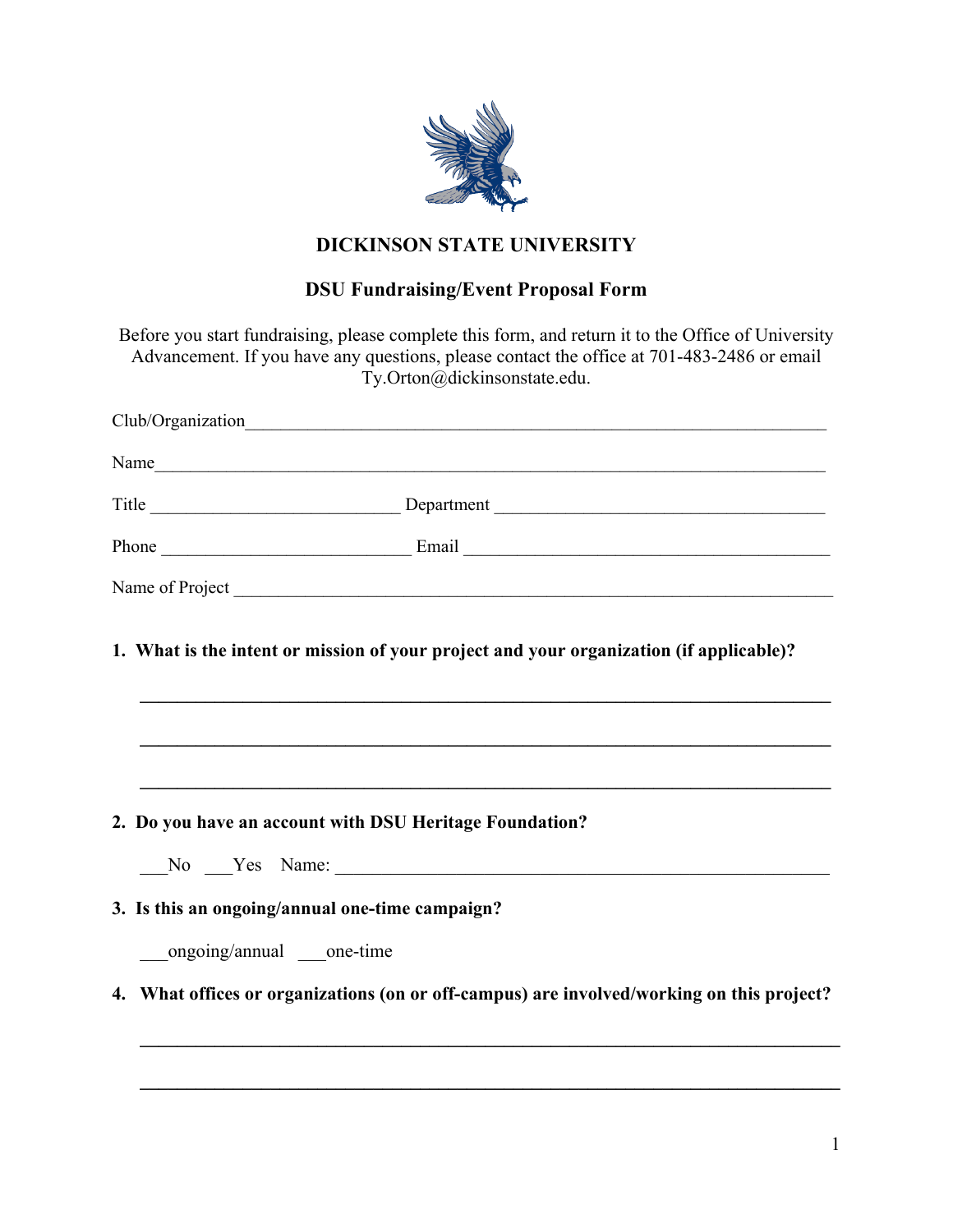- **5. How much do you expect to fund-raise?**
	- \$ per year OR \$ total
- **6. Who do you expect to solicit for resources (Example: foundations, alumni, community members, etc.)?**

 $\mathcal{L} = \{ \mathcal{L} \mathcal{L} \mathcal{L} \mathcal{L} \mathcal{L} \mathcal{L} \mathcal{L} \mathcal{L} \mathcal{L} \mathcal{L} \mathcal{L} \mathcal{L} \mathcal{L} \mathcal{L} \mathcal{L} \mathcal{L} \mathcal{L} \mathcal{L} \mathcal{L} \mathcal{L} \mathcal{L} \mathcal{L} \mathcal{L} \mathcal{L} \mathcal{L} \mathcal{L} \mathcal{L} \mathcal{L} \mathcal{L} \mathcal{L} \mathcal{L} \mathcal{L} \mathcal{L} \mathcal{L} \mathcal{L} \$ 

 $\mathcal{L} = \{ \mathcal{L} \mathcal{L} \mathcal{L} \mathcal{L} \mathcal{L} \mathcal{L} \mathcal{L} \mathcal{L} \mathcal{L} \mathcal{L} \mathcal{L} \mathcal{L} \mathcal{L} \mathcal{L} \mathcal{L} \mathcal{L} \mathcal{L} \mathcal{L} \mathcal{L} \mathcal{L} \mathcal{L} \mathcal{L} \mathcal{L} \mathcal{L} \mathcal{L} \mathcal{L} \mathcal{L} \mathcal{L} \mathcal{L} \mathcal{L} \mathcal{L} \mathcal{L} \mathcal{L} \mathcal{L} \mathcal{L} \$ 

 $\mathcal{L}_\mathcal{L} = \{ \mathcal{L}_\mathcal{L} = \{ \mathcal{L}_\mathcal{L} = \{ \mathcal{L}_\mathcal{L} = \{ \mathcal{L}_\mathcal{L} = \{ \mathcal{L}_\mathcal{L} = \{ \mathcal{L}_\mathcal{L} = \{ \mathcal{L}_\mathcal{L} = \{ \mathcal{L}_\mathcal{L} = \{ \mathcal{L}_\mathcal{L} = \{ \mathcal{L}_\mathcal{L} = \{ \mathcal{L}_\mathcal{L} = \{ \mathcal{L}_\mathcal{L} = \{ \mathcal{L}_\mathcal{L} = \{ \mathcal{L}_\mathcal{$ 

 $\mathcal{L}_\mathcal{L} = \{ \mathcal{L}_\mathcal{L} = \{ \mathcal{L}_\mathcal{L} = \{ \mathcal{L}_\mathcal{L} = \{ \mathcal{L}_\mathcal{L} = \{ \mathcal{L}_\mathcal{L} = \{ \mathcal{L}_\mathcal{L} = \{ \mathcal{L}_\mathcal{L} = \{ \mathcal{L}_\mathcal{L} = \{ \mathcal{L}_\mathcal{L} = \{ \mathcal{L}_\mathcal{L} = \{ \mathcal{L}_\mathcal{L} = \{ \mathcal{L}_\mathcal{L} = \{ \mathcal{L}_\mathcal{L} = \{ \mathcal{L}_\mathcal{$ 

 $\mathcal{L} = \{ \mathcal{L} \mathcal{L} \mathcal{L} \mathcal{L} \mathcal{L} \mathcal{L} \mathcal{L} \mathcal{L} \mathcal{L} \mathcal{L} \mathcal{L} \mathcal{L} \mathcal{L} \mathcal{L} \mathcal{L} \mathcal{L} \mathcal{L} \mathcal{L} \mathcal{L} \mathcal{L} \mathcal{L} \mathcal{L} \mathcal{L} \mathcal{L} \mathcal{L} \mathcal{L} \mathcal{L} \mathcal{L} \mathcal{L} \mathcal{L} \mathcal{L} \mathcal{L} \mathcal{L} \mathcal{L} \mathcal{L} \$ 

**7. How do you plan to solicit donors?**

| direct mail | personal visits, calls, and letters | telephone campaigns |
|-------------|-------------------------------------|---------------------|
| webpage     | events                              |                     |

**8. What brochures, promotions, advertising, or other resources do you plan to use?**

**9. Are you setting any giving levels (Example: Gold Club \$1,000, Silver Club \$500)? If so, please list below. Please also list any benefits or gifts you plan to offer to donors.**

| <b>Level Name</b> | <b>Gift \$ Amount</b> | <b>Benefits</b> | <b>Total Value of</b><br><b>Benefits</b> |
|-------------------|-----------------------|-----------------|------------------------------------------|
|                   |                       |                 |                                          |
|                   |                       |                 |                                          |
|                   |                       |                 |                                          |

 $\mathcal{L} = \{ \mathcal{L} \mathcal{L} \mathcal{L} \mathcal{L} \mathcal{L} \mathcal{L} \mathcal{L} \mathcal{L} \mathcal{L} \mathcal{L} \mathcal{L} \mathcal{L} \mathcal{L} \mathcal{L} \mathcal{L} \mathcal{L} \mathcal{L} \mathcal{L} \mathcal{L} \mathcal{L} \mathcal{L} \mathcal{L} \mathcal{L} \mathcal{L} \mathcal{L} \mathcal{L} \mathcal{L} \mathcal{L} \mathcal{L} \mathcal{L} \mathcal{L} \mathcal{L} \mathcal{L} \mathcal{L} \mathcal{L} \$ 

 $\mathcal{L}_\mathcal{L} = \mathcal{L}_\mathcal{L} = \mathcal{L}_\mathcal{L} = \mathcal{L}_\mathcal{L} = \mathcal{L}_\mathcal{L} = \mathcal{L}_\mathcal{L} = \mathcal{L}_\mathcal{L} = \mathcal{L}_\mathcal{L} = \mathcal{L}_\mathcal{L} = \mathcal{L}_\mathcal{L} = \mathcal{L}_\mathcal{L} = \mathcal{L}_\mathcal{L} = \mathcal{L}_\mathcal{L} = \mathcal{L}_\mathcal{L} = \mathcal{L}_\mathcal{L} = \mathcal{L}_\mathcal{L} = \mathcal{L}_\mathcal{L}$ 

 $\mathcal{L}_\mathcal{L} = \mathcal{L}_\mathcal{L} = \mathcal{L}_\mathcal{L} = \mathcal{L}_\mathcal{L} = \mathcal{L}_\mathcal{L} = \mathcal{L}_\mathcal{L} = \mathcal{L}_\mathcal{L} = \mathcal{L}_\mathcal{L} = \mathcal{L}_\mathcal{L} = \mathcal{L}_\mathcal{L} = \mathcal{L}_\mathcal{L} = \mathcal{L}_\mathcal{L} = \mathcal{L}_\mathcal{L} = \mathcal{L}_\mathcal{L} = \mathcal{L}_\mathcal{L} = \mathcal{L}_\mathcal{L} = \mathcal{L}_\mathcal{L}$ 

**10. Please describe any fundraising events that you plan to hold and the tentative dates.**